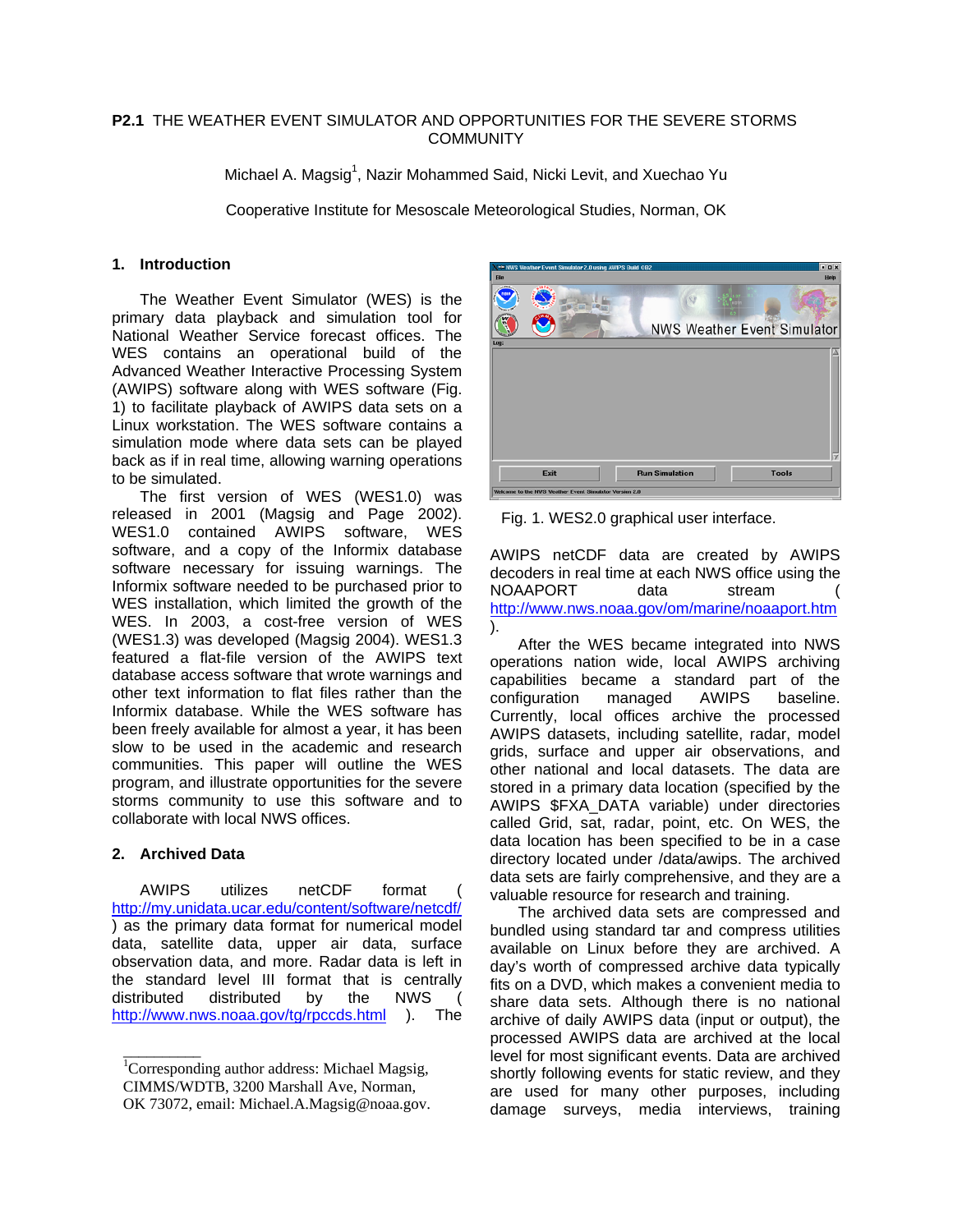

Fig. 2. AWIPS D2D software used to display data and create warnings.

simulations, and more (Ferree et al 2002). In addition to the local archives at NWS offices, the Science and Operations Officer Science & Training Resource Center (SOO/STRC) has established a case study library of AWIPS data sets contributed by NWS offices and the NWS Training Division. The data cases are described at [http://strc.comet.ucar.edu/shared/cgi](http://strc.comet.ucar.edu/shared/cgi-bin/strc/csl/case_library.pl)[bin/strc/csl/case\\_library.pl](http://strc.comet.ucar.edu/shared/cgi-bin/strc/csl/case_library.pl)

### **3. Displaying Archived Data Sets**

Before a data case should be installed, the WES needs to be installed following the WES installation instructions (Magsig 2004). The WES install instructions contain the requirements for running WES. Although WES runs on Redhat Linux 7.2, many other Linux distributions have

been used with only slight modifications being<br>
required. The WES web site at required. The WES web site at <http://strc.comet.ucar.edu/wes/index.htm>contains useful information about the WES and many of the frequently asked questions.

A test case is included on the install CD in order to verify a successful installation. Once the WES installation instructions have been completed, and the test case has been used to verify a successful installation, an archived data set can be installed and viewed.

Extracting data from locally archived DVDs involves uncompressing and untarring data into the data case directory, which has been standardized to be /data/awips on the WES machine. Case names are specified in yyyyMmmdd format, such as 2004Jul01.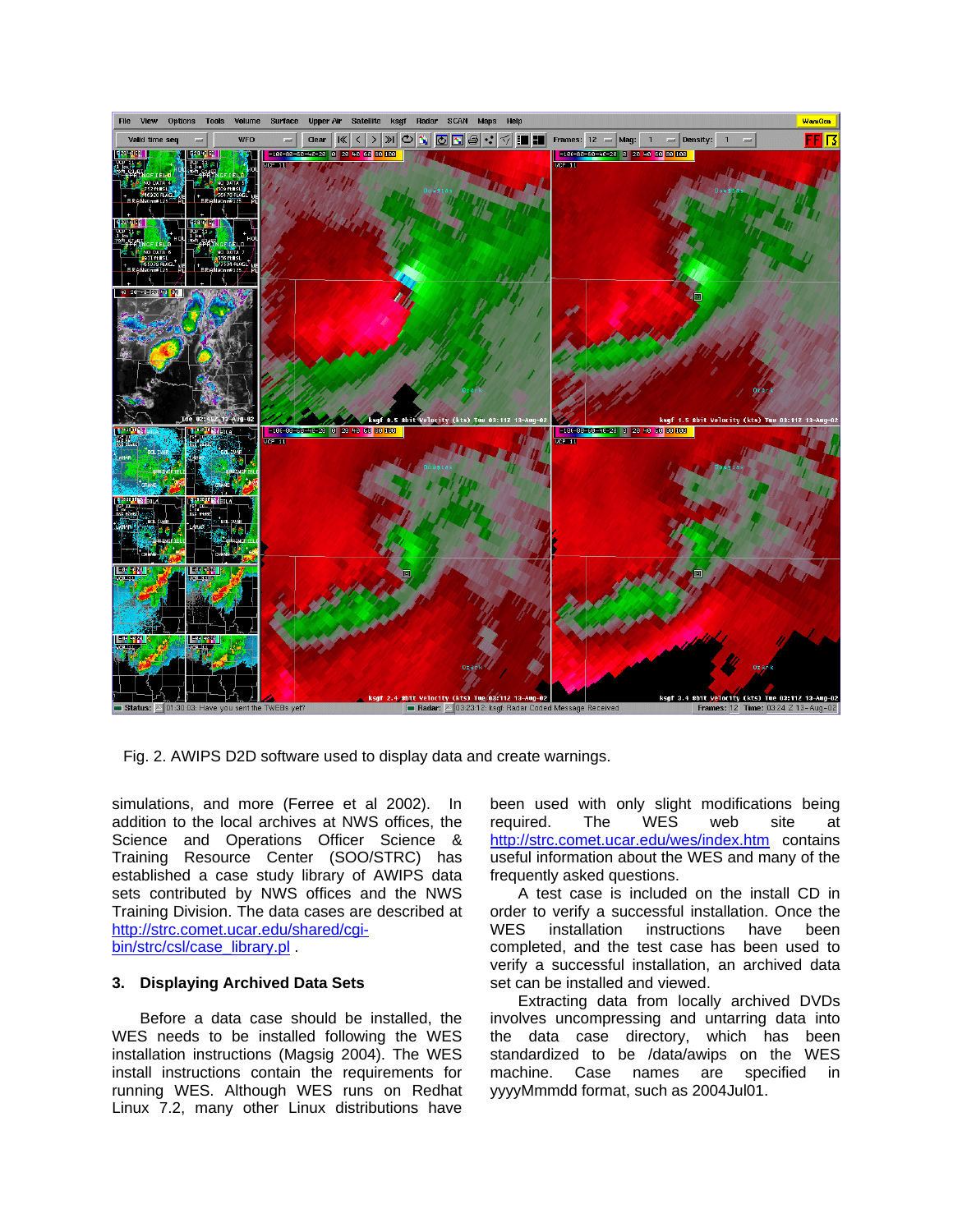Once the data is extracted from the DVD into the case, a few directories must be created, and an AWIPS localization typically needs to be built in order to display the data using the AWIPS Display in Two Dimensions (D2D) software (Fig. 2). The few steps to be able to view a new case include: 1) creating a "procs" directory in the data case, 2) creating a symbolic link in the data case called "userPrefs" that points to the procs directory, 3) creating a "customFiles" directory in the data case, and 4) creating a "localizationDataSets" directory in the data case.

AWIPS creates most of the geographical information needed for display and processing of data in what is called a localization data set. The localization data set for a given county warning area (CWA) is typically given the name of the three letter CWA identifier (e.g. BMX for Birmingham, AL). To create a default localization for data display, the user runs the mainScript.csh program with the following syntax: "/awips/fxa/data/localization/scripts/mainScript.csh XXX XXX", where XXX is the three-letter CWA id of the office for which the case was archived. This will create a localization data set. /data/awips/<casename>/localizationDataSets/XX X, where XXX is the three letter id of the CWA. Localization data sets can be created locally, or they can be shared from forecast offices (along with other configuration files).

AWIPS is customized extensively in NWS offices. Some of the customizations include color tables, maps, menus, warning templates, and more. For documentation on AWIPS customization, see the html files in /awips/fxa/data/localization/documentation.

To view a data set, the user runs the /awips/fxa/DRT/start\_awips program, and selects the appropriate case and localization data set. The AWIPS menu structure is relatively straightforward in the D2D, though menu items are scale dependent (e.g. most radar data default settings are set to display on wfo and state scale). If an invalid scale is selected, the data will not load, and the submenu entries will turn grey instead of black.

To load in loops at different times the user can select a reference time in the "Set Time" submenu from the "Options" menu. Another way to launch the clock entry tool is to double click on the clock on the lower-right part of the D2D display. D2D loads in a loop of data backward from the time entered (default 12 frames, which is modifiable up to 32 frames in the D2D frame count pull down menu). The D2D clock tool allows data sets to be perused in a static mode, where data isn't being

| <b>Simulation Entry</b>                                    |                                                                       | $  \overline{2}$ $\times$ |
|------------------------------------------------------------|-----------------------------------------------------------------------|---------------------------|
| <b>Please Enter:</b>                                       |                                                                       |                           |
| FXA_DATA (i.e. case location): /data/awips/1997May01       |                                                                       | <b>Select</b>             |
| FXA INGEST SITE: OUN                                       |                                                                       | <b>Select</b>             |
| Case Start Time: 199705012353                              |                                                                       | <b>Select</b>             |
| Case End Time: 199705020000                                |                                                                       | <b>Select</b>             |
|                                                            | WESSL Script (optional): /data/awips/1997May01Avessl/oun_5-1-97.wessl | <b>Select</b>             |
| <b>WESSL Case Flags (optional):</b>                        |                                                                       | <b>Select</b>             |
|                                                            | FFMP File and Radars: ffmp19970501_2346.tar.qz ktlx                   | <b>Select</b>             |
| <b>Load Saved Settings</b><br><b>Save Current Settings</b> |                                                                       |                           |
|                                                            | <b>OK</b><br>Cancel                                                   |                           |

Fig. 3. WES software simulation entry window.

processed, and AWIPS data decoders are not running.

# **4. WES**

The WES is composed of two primary components, the AWIPS software and the WES software. The WES software is installed in the /awips/fxa/DRT directory, and the AWIPS software is installed in the /awips/fxa directory. The WES software was primarily written in Tcl/Tk, although there are some supplemental executables. There are two main programs in the WES software, start\_awips and start\_simulator. The start\_awips program is used to display case data using D2D (see section 3), and the start\_simulator program is used to run a simulation using archived data. For instructions on how to run a simulation, please consult the installation instructions on the install CD and the help menu on the start\_simulator graphical interface.

In order to run a simulation where data is processing as if in real time, the data needs to be converted to "DRT format" once using the WES "Tools" button. Conversion to DRT format involves renaming the files to be invisible to the display, and it involves creating an indexing scheme for data processing (Magsig and Page 2002). A simulation entry window allows for the details of a simulation to be entered (Fig. 3). After the data are renamed, symbolic links are used to make data visible each minute during the simulation.

When the simulation is started, some AWIPS decoders are also started, and the system clock on the machine is reset to the date and time of the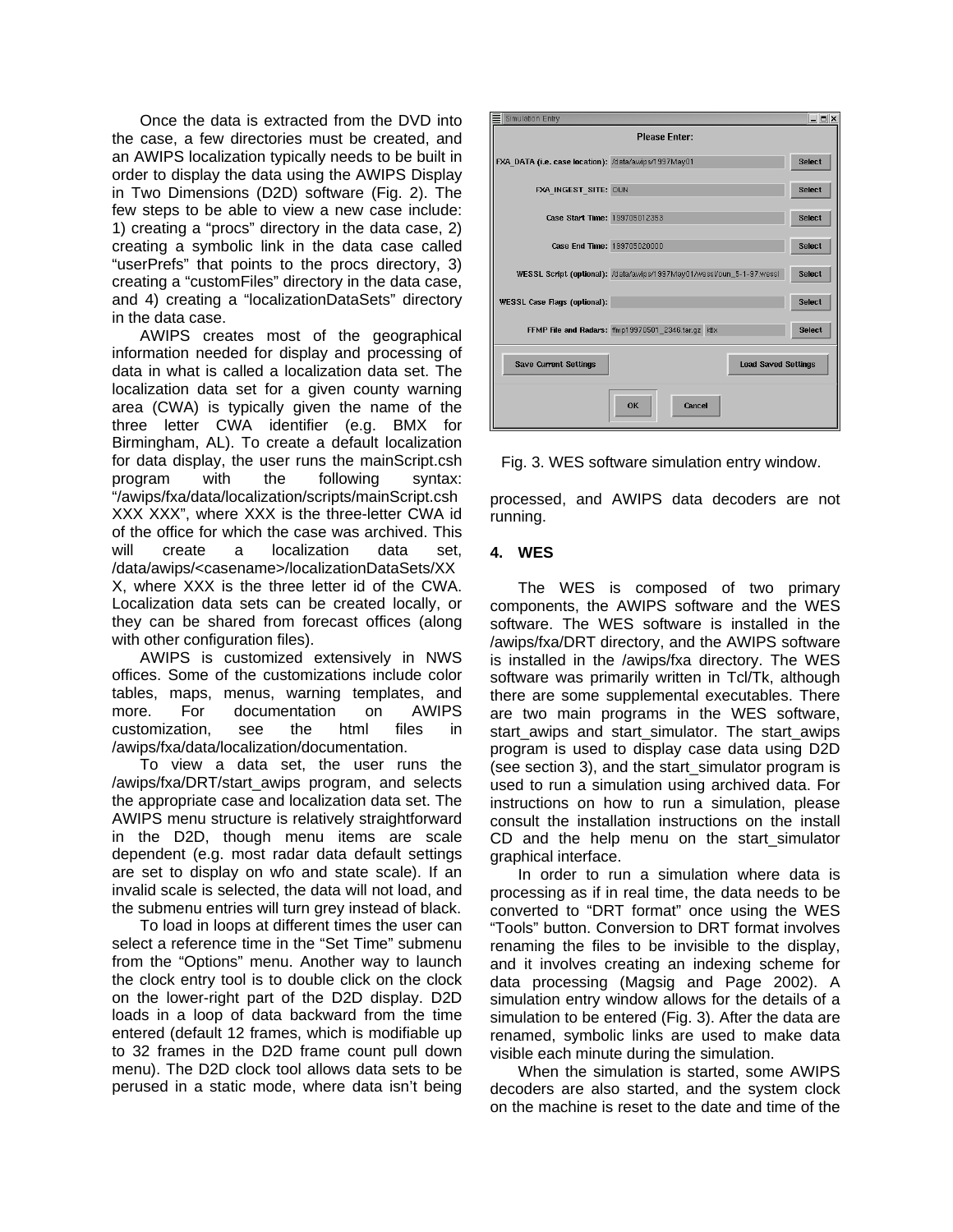

Fig. 4. Example of a WESSL query box that is launched during a simulation.

simulation. As files are made visible every minute, the AWIPS decoders are notified of the faked product arrival, which triggers the image loops in D2D to update. During a simulation, many of the warning components of AWIPS behave as in real time operations, allowing the analyzing of data and issuing of warnings using the operational AWIPS software. This "train as you fight" concept has been utilized by many other markets for performance improvement (Ferree et al 2002).

The simulation mode also has a pause feature, which stops the data processing and allows in depth discussion of warning decision making. In addition to case study review and training benefits, the WES has provided a platform to begin to conduct research into the warning decision making process and the cognitive processes of experts (Jones et al 2003).

# **5. WESSL**

A WES Scripting Language (WESSL) has been developed to facilitate the timed release of non-AWIPS data sources during a simulation such as spotter reports, Storm Prediction Center products, query boxes (Fig. 4), images, audio files, and video files. WESSL is written in Tcl/Tk, and it has a script building tool called builder.tcl (Fig. 5), and a runtime script called wessl.tcl. The builder.tcl program can be used to generate maps and text, or run external applications at pre-set times during a simulation. Wessl.tcl is run by start simulator during a simulation to issue the commands in the WESSL file built using builder.tcl.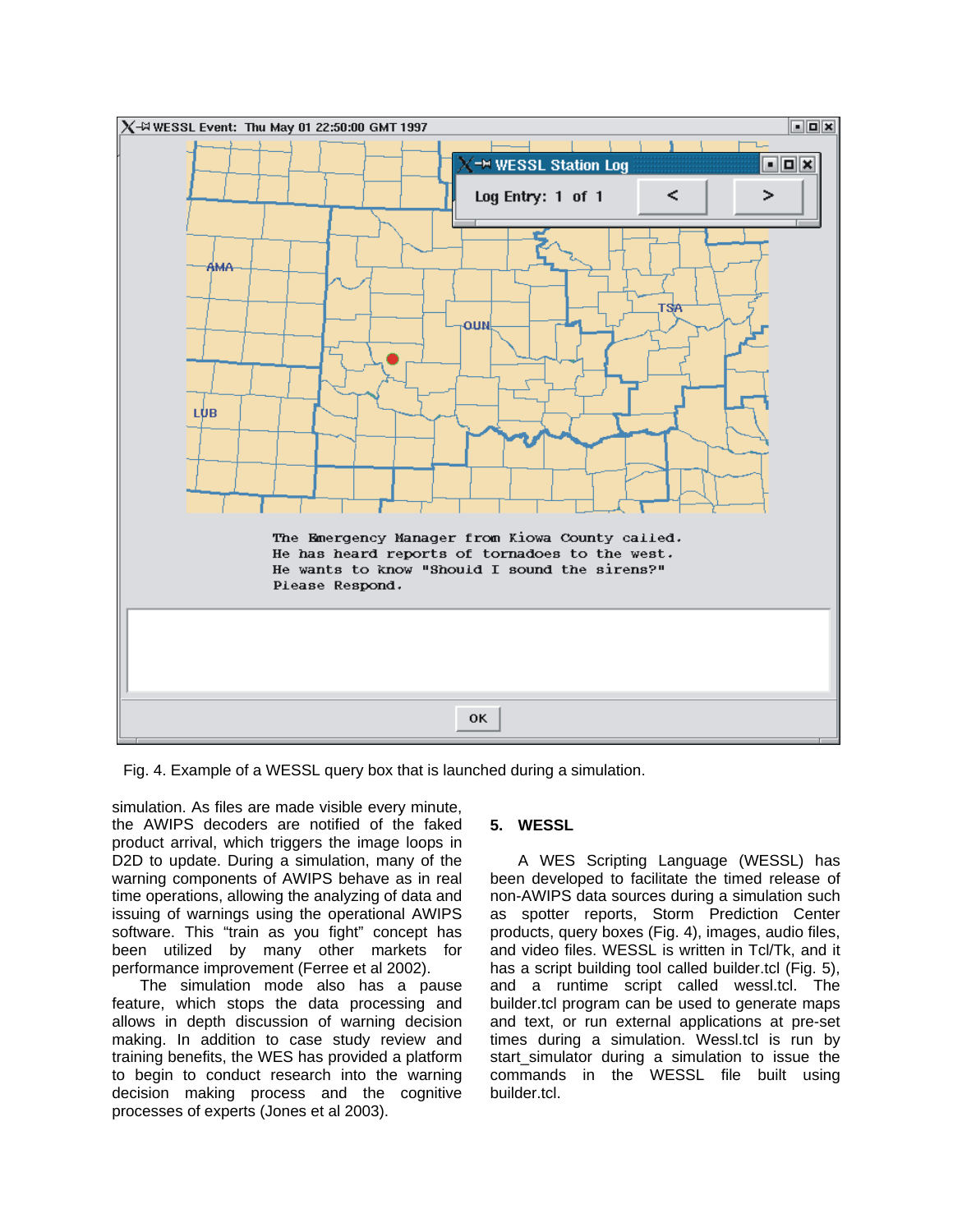**No** =M Builder - /raid1/02Jul99/wessl/02Jul99.wessl WESSL - A WES Scripting Language Builder 0.4 **File** Fdit. **Options Help Run** # 07/02/1999 - FSD (Sioux Falls, SD) WESSL Script 12:48 07/02/99 -text {1248 UTC: Funnel cloud reported from Clay/Union County (SD) border by Beresford by a Clay County EM.} -geom -0+0 -map 43.08 96.81 FSD 13:00 -text {1300 UTC: 6-8" diameter limbs down 7 S of Alcester (Union Co., SD) reported by spotters.} -geom -0+0 -map 42.88 96.63 FSD 13:10 -text {1308 UTC: Tornado observed coming over hill 1/2 mi. S of Nora (Unio Some tree damage in that area.} -geom -0+0 -map 42.96 96.68 FSD 13:30 - text {1317 UTC: Dime-size hail reported in Akron by Plymouth County (IA) Sheriff. { - qeom - 0+0 - map 42.83 96.55 FSD 13:34 - text {1334 UTC: Pea-size hail & heavy rain reported in Ireton by Sioux County (IA) Sheriff.}  $-qe$ om  $-0+0$   $-map$  42.98 96.32 FSD 13:40 -text {1340 UTC: "Widespread" flooding reported in Yankton (Yankton Co., S CI.

Fig. 5. Builder.tcl interface that is used to generate data and specify release times in a simulation.



Fig. 6 Threat Assessment Log that is used to document forecaster's synthesis of warning inputs.

WESSL has begun to open the door for the development of new training and evaluation tools. One of the new tools being developed for simulation research and training is the Threat Assessment Log (Fig. 6). The Threat Assessment Log is designed to document how a forecaster is synthesizing warning decision making inputs

(radar, environment, spotter, and other) for severe weather threats (tornado, severe hail, severe wind, and flash flooding). Understanding how forecasters and experts synthesize the primary warning inputs is a critical part of simulation training and evaluation. This new tool is currently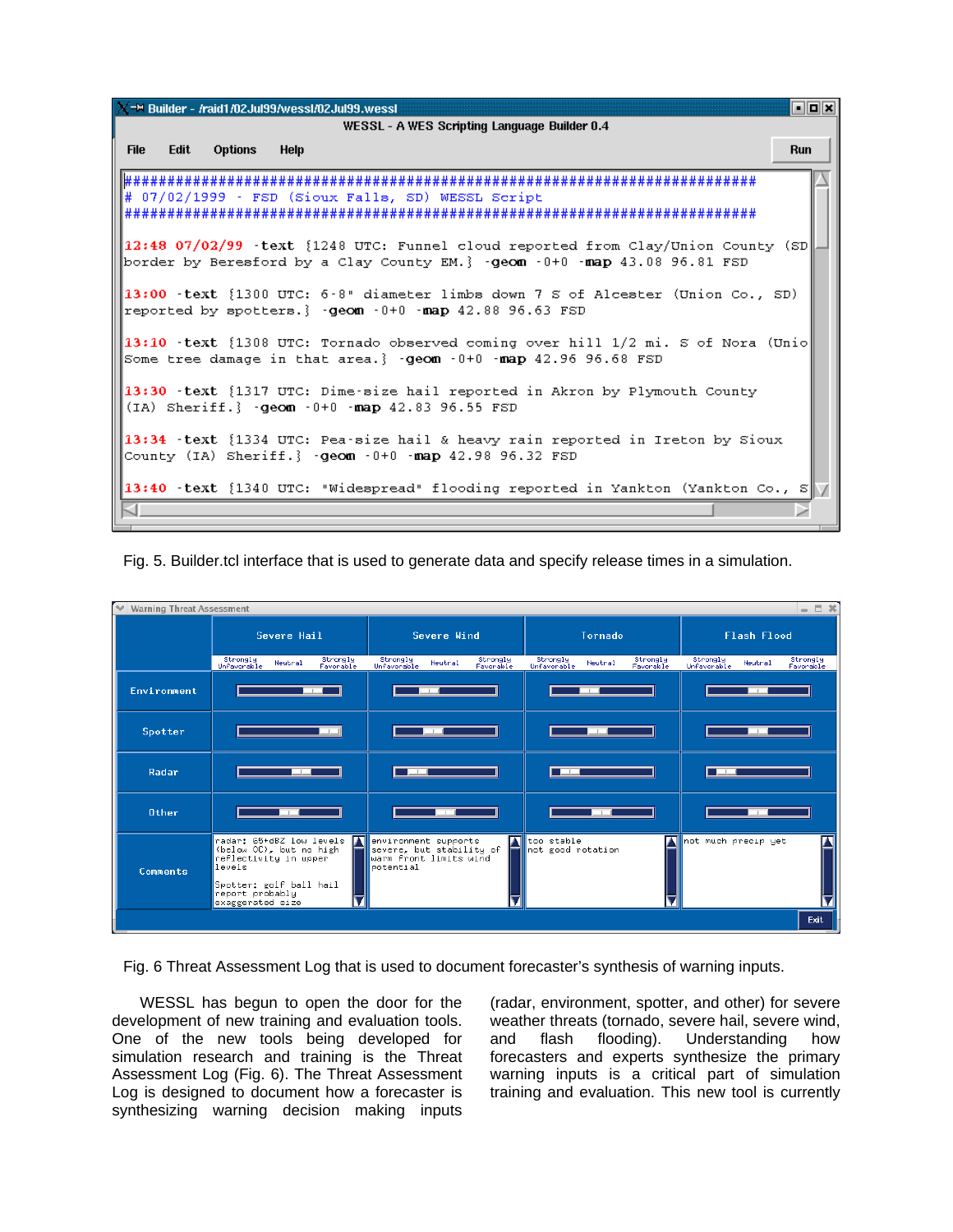| <b>Weather Case Browser</b>   | $  x$                                            |  |
|-------------------------------|--------------------------------------------------|--|
| ÷.                            | Start Text WS? √ Yes ♦ No<br>Help<br>Exit<br>Bun |  |
| <b>FXA DATA</b>               | /real-time/tka1                                  |  |
| FXA LOCALIZATION ROOT         | /linuxlocalizations/ob2.1                        |  |
| FXA LOCAL SITE                | OUN                                              |  |
| <b>Real Time LAPS Regions</b> |                                                  |  |
| There are 32 available cases. |                                                  |  |



Fig. 7. Weather Case Browser that is used to organize data cases and allow for the easy selection of CWAs to view in D2D.

under development, and it is planned on being released in subsequent versions of WES.

#### **6. Real-time Ingest**

With some extra effort, the AWIPS in WES can be configured to ingest some commonly available data feeds. At the WDTB and CIMMS, NIDS radar data, satellite data, and model grid data have been configured to run in real time. Configuring a real-time ingest involves running AWIPS decoders and converting real-time data feeds to the AWIPS raw input format. The programs and techniques to do this are currently being refined and documented for external use. When these programs are ready they will be posted on the WES website at <http://strc.comet.ucar.edu/wes/index.htm>.

AWIPS input data feeds come from the NOAAPORT Satellite Broadcast System. While these data are commercially available, typically a user needs access to an expensive satellite download system to access the full national data sets used at NWS forecast offices. The AWIPS input data is usually directed to a "raw" subdirectory under each data directory (e.g. /data/awips/<case\_name>/radar/raw ), where the AWIPS decoders can be notified to look for data to process. As in the WES, the data decoding

process needs to be faked by issuing commands to the AWIPS processes to process data. Some of the AWIPS input data such as radar and grid data can be found from other data sources such as the Unidata Internet Data Distribution service ( <http://my.unidata.ucar.edu/content/software/idd>).

At the WDTB and CIMMS, a single program sets the environment and restarts the AWIPS decoders on a daily basis in a cron job. Some of the AWIPS decoders are triggered to look for data in regular cron jobs, while others are triggered with event driven notifications using LDM software. In order to display radar data from anywhere in the country, localizations have been built for every CWA (~ 15 GB total). The cases and localizations are managed by a Weather Case Browser (Fig. 7), that allows the user to select the data (either archived or real-time) as well as the CWA to view in D2D.

### **7. Support**

Currently there is no centralized support for WES outside of the NWS. The WES website contains troubleshooting tips and frequently asked question that are relevant for all WES users ( <http://strc.comet.ucar.edu/wes/index.htm>). Users are encouraged to collaborate with the local forecast offices on installing WES and obtaining data cases.

### **8. Conclusions**

The Weather Event Simulator offers a unique tool for viewing data sets from NWS operations, and it provides a means for collaboration between NWS offices and their partners. With the relatively recent development of a cost-free solution of WES, the ground is ripe for research, training, and collaboration with NWS offices. While WES is used extensively in NWS operations, it has been relatively slow to expand into academia and other NWS partners. One of the potential areas for widespread use is at Universities, where students can be exposed to NWS data sets, analysis techniques, and warning issues. It is hoped that with the future development of instructions over the real-time ingest of data feeds, that interest in using AWIPS and WES will grow, and accelerate the use of this new tool. WES has a unique potential to bring together NWS operations, research, and training on a large scale.

### **9. Acknowledgements**

This work was supported under Cooperative